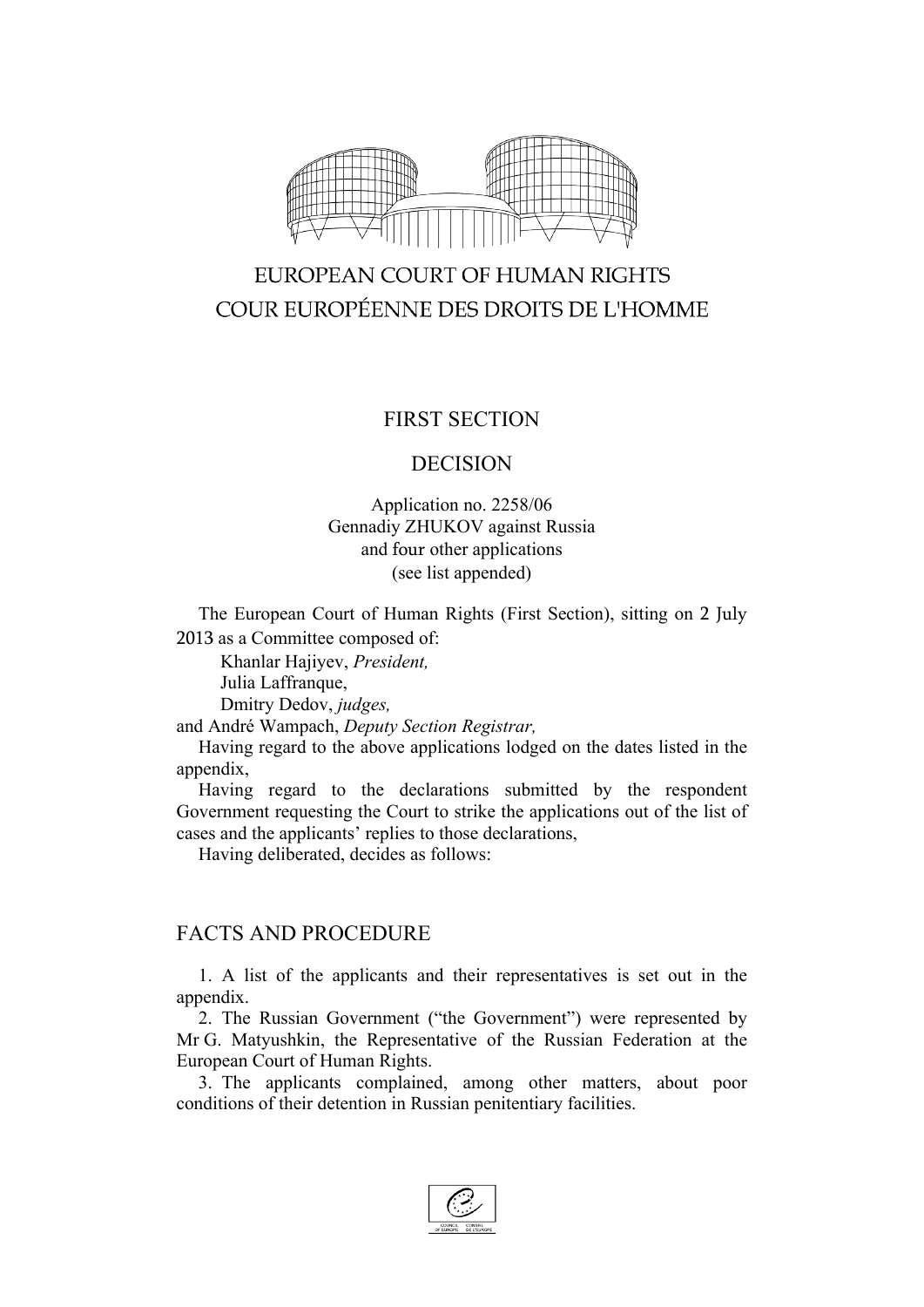4. The applications have been communicated to the Government.

THE LAW

#### **A. Joinder of the applications**

5. Having regard to the similarity of the main issues under the Convention in the above cases, the Court decides to join the applications and consider them in a single decision.

#### **B. The complaints concerning inhuman or degrading conditions of detention**

6. The applicants complained that the conditions of their detention in Russian penitentiary facilities amounted to inhuman and degrading treatment prohibited under Article 3 of the Convention which provides as follows:

"No one shall be subjected to torture or to inhuman or degrading treatment or punishment."

7. By letters dated 13 April and 5 December 2012 and 13 and 19 March 2013, the Government informed the Court that they proposed to make a unilateral declaration with a view to resolving the issue raised by the applications. They further requested the Court to strike the applications out of the list of cases in accordance with Article 37 of the Convention.

8. By the above declarations, the Russian authorities acknowledged that the applicants were detained in the conditions which did not comply with the requirements of Article 3 of the Convention and stated their readiness to pay the following amounts to the applicants as just satisfaction: 3,960 euros (EUR) to Mr Zhukov, EUR 4,155 to Mr Matyukhin, EUR 17,125 to Mr Tkachev, EUR 4,610 to Ms Osipova, and EUR 4,090 to Mr Stasin.

9. The remainder of the declaration in each case read as follows:

"The authorities therefore invite the Court to strike the present case out of the list of cases. They suggest that the present declaration might be accepted by the Court as 'any other reason' justifying the striking of the case out of the Court's list of cases, as referred to in Article 37 § 1 (c) of the Convention.

The sum referred to above, which is to cover any pecuniary and non-pecuniary damage, as well as costs and expenses, will be free of any taxes that may be applicable. It will be payable within three months from the date of notification of the decision taken by the Court pursuant to Article 37 § 1 of the Convention. In the event of failure to pay this sum within the said three-month period, the Government undertake to pay simple interest on it, from expiry of that period until settlement, at a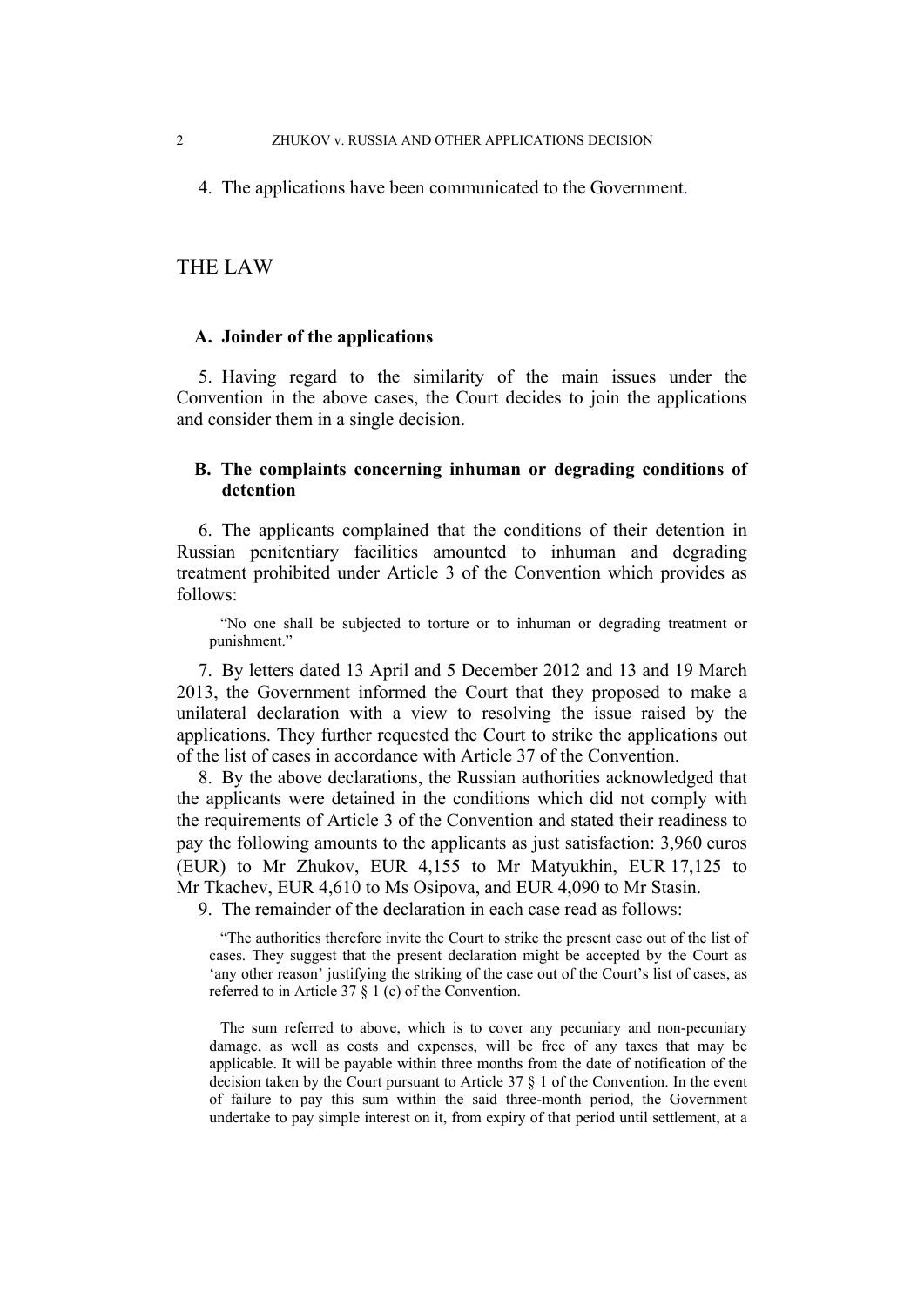rate equal to the marginal lending rate of the European Central Bank during the default period plus three percentage points.

This payment will constitute the final resolution of the case."

10. By their separate letters of various dates, the applicants rejected the Government's offers in whole or in part. Some of them expressed the view that the sums mentioned in the Government's declarations were too insignificant, whereas others insisted that the Court should examine their other complaints unrelated to the issue of the conditions of their detention.

11. The Court reiterates that Article 37 of the Convention provides that it may at any stage of the proceedings decide to strike an application out of its list of cases where the circumstances lead to one of the conclusions specified under (a), (b) or (c) of paragraph 1 of that Article. In particular, Article 37 § 1 (c) enables the Court to strike a case out of its list if:

"...for any other reason established by the Court, it is no longer justified to continue the examination of the application".

12. It also recalls that in certain circumstances, it may strike out an application under Article 37 § 1 (c) on the basis of a unilateral declaration by a respondent Government even if the applicant wishes the examination of the case to be continued.

13. To this end, the Court will examine carefully the declaration in the light of the principles established in its case-law, in particular the *Tahsin Acar* judgment (see *Tahsin Acar v. Turkey* [GC], no. 26307/95, §§ 75-77, ECHR 2003-VI; *WAZA Spółka z o.o. v. Poland* (dec.), no. 11602/02, 26 June 2007, and *Sulwińska v. Poland* (dec.), no. 28953/03).

14. The Court notes at the outset that since its first judgment concerning the inhuman and degrading conditions of detention in Russian pre-trial remand centres (see *Kalashnikov v. Russia*, no. 47095/99, ECHR 2002-VI), it has found a violation of Article 3 on account of similar conditions of detention in more than ninety cases raising comparable issues. Most recently, the Court has adopted a pilot judgment concerning the structural problem of overcrowding and inadequate conditions of detention in Russian penitentiary facilities (see *Ananyev and Others v. Russia*, nos. 42525/07 and 60800/08, 10 January 2012). It follows that the complaints raised in the present applications are based on the clear and extensive case-law of the Court.

15. Turning next to the nature of the admissions contained in the Government's declarations, the Court is satisfied that the Government did not dispute the allegations made by the applicants and explicitly acknowledged that the conditions of their detention had been in breach of Article 3 of the Convention.

16. As to the intended redress to be provided to the applicants, the Government have undertaken to pay them certain amounts of compensation in respect of pecuniary and non-pecuniary damages, as well as costs and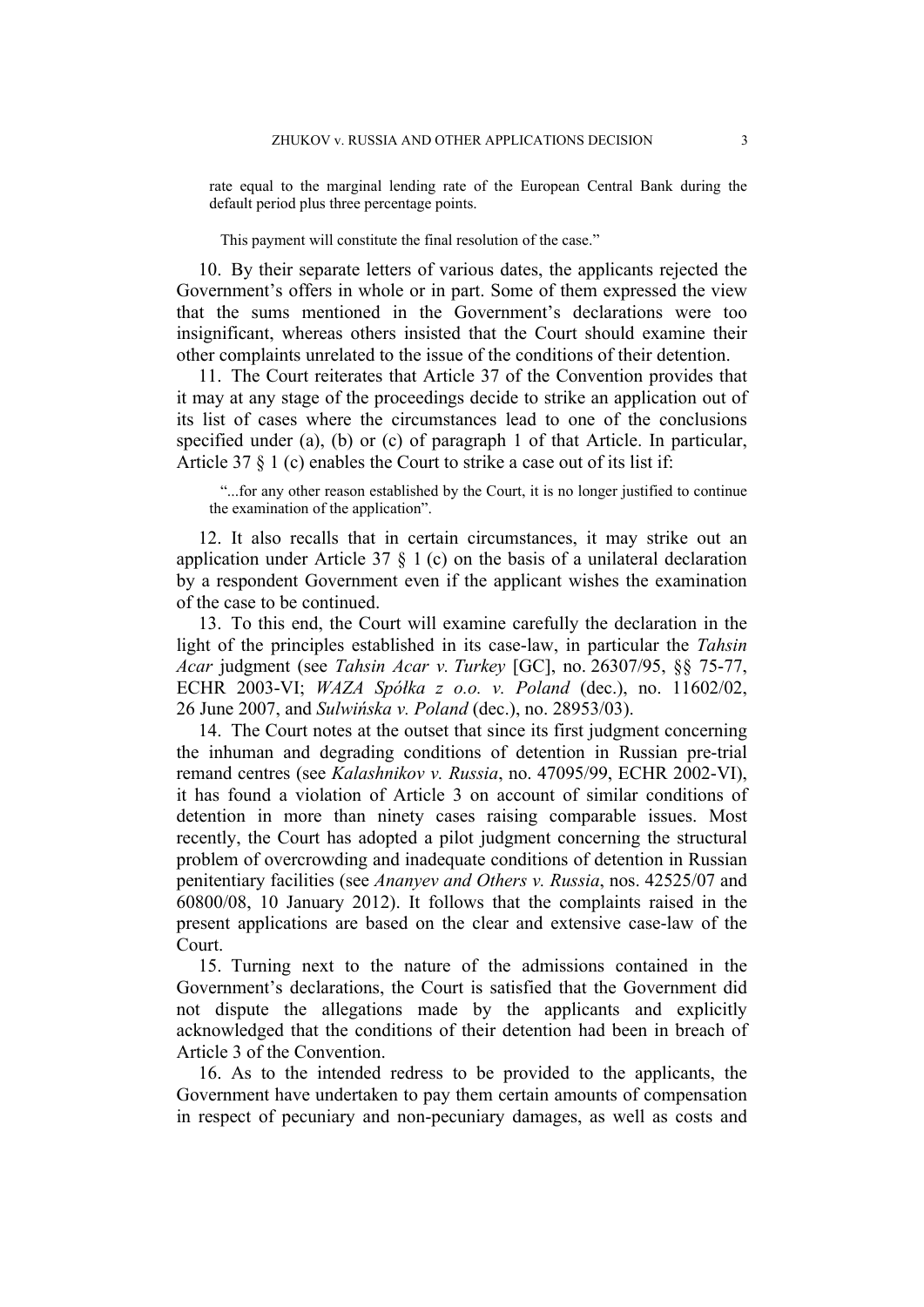expenses. Even if the method of calculation employed by the Russian authorities did not correspond exactly to the guidelines established by the Court in the pilot judgment (see *Ananyev and Others*, cited above, § 172), what is important is that the proposed sums are not unreasonable in comparison with the awards made by the Court in similar cases (see *Cocchiarella v. Italy* [GC], no. 64886/01, § 105, ECHR 2006-V). The Government have committed themselves to effecting the payment of those sums within three months of the Court's decision, with default interest to be payable in case of delay of settlement.

17. The Court therefore considers that it is no longer justified to continue the examination of the case in the part concerning the complaints about inhuman and degrading conditions of the applicants' detention. As the Committee of Ministers remains competent to supervise, in accordance with Article 46 § 2 of the Convention, the implementation of the *Ananyev and Others* pilot judgment concerning the same issue, the Court is also satisfied that respect for human rights as defined in the Convention (Article 37 § 1 *in fine*) does not require it to continue the examination of this part of the case. In any event, the Court's decision is without prejudice to any decision it might take to restore, pursuant to Article 37 § 2 of the Convention, the applications to its list of cases, should the Government fail to comply with the terms of their unilateral declaration (see *Josipović v. Serbia* (dec.), no. 18369/07, 4 March 2008, and *Aleksentseva and 28 Others v. Russia* (dec.), nos. 75025/01 et al., 23 March 2006).

18. In view of the above, it is appropriate to strike the case out of the list in the part concerning the complaints about inhuman and degrading conditions of the applicants' detention in Russian penitentiary facilities.

#### **C. The other complaints**

19. Some applicants also raised additional complaints with reference to various Articles of the Convention and its Protocols.

20. Having regard to all the material in its possession, and in so far as it has jurisdiction to examine the allegations, the Court has not found any appearance of a breach of the rights and freedoms guaranteed by the Convention or its Protocols in that part of their applications.

21. It follows that the applications in this part must be rejected in accordance with Article 35 §§ 3 and 4 of the Convention.

For these reasons, the Court unanimously

*Decides* to join the applications;

*Takes note* of the terms of the Government's declarations concerning the applicants' complaints under Article 3 of the Convention and of the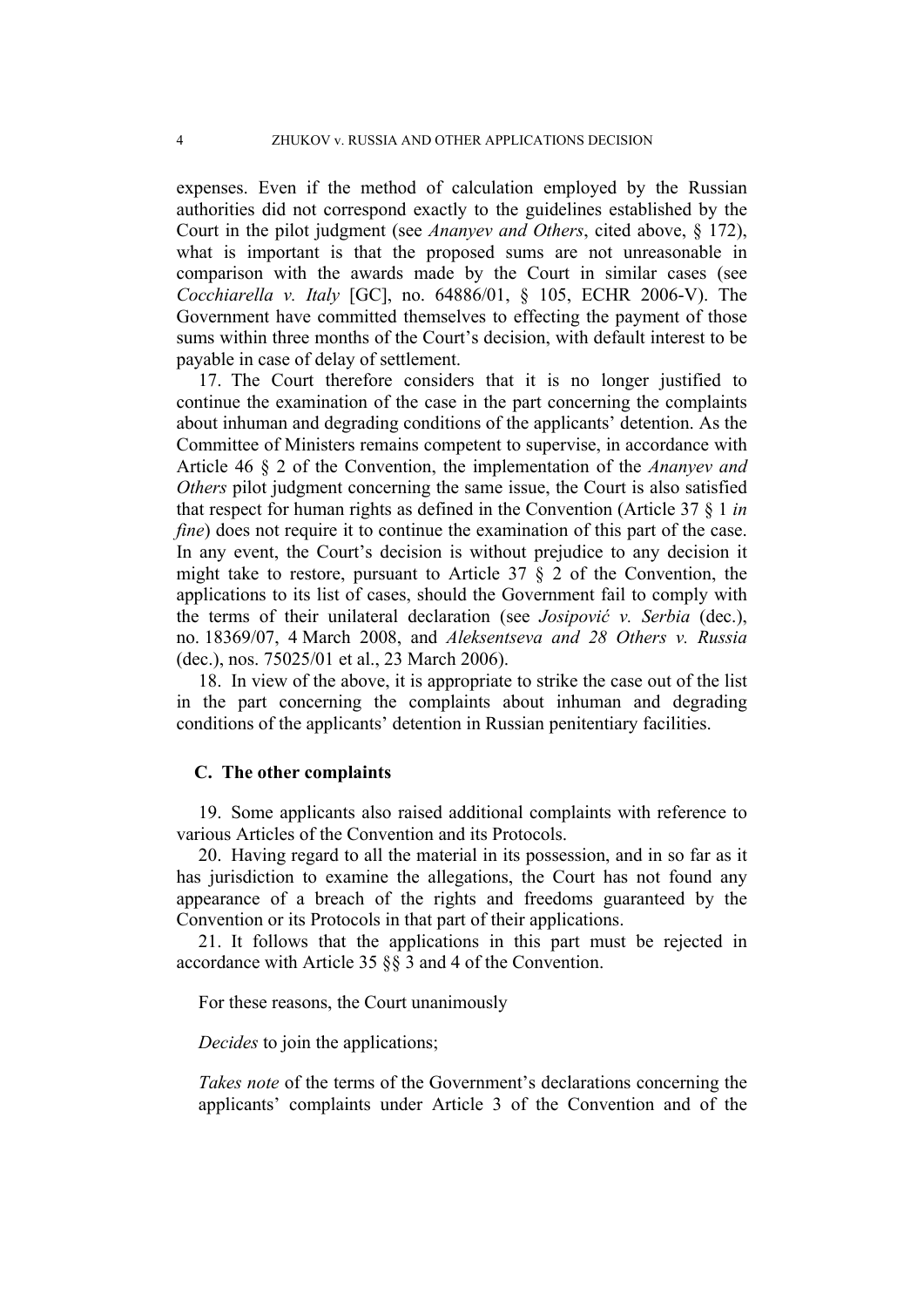modalities for ensuring compliance with the undertakings referred to therein;

*Decides* to strike the applications out of its list of cases in accordance with Article 37  $\S$  1 (c) of the Convention in so far as they concerned the complaints about inhuman and degrading conditions of detention in Russian penitentiary facilities;

*Declares* the remainder of the applications inadmissible.

Deputy Registrar President

André Wampach Khanlar Hajiyev